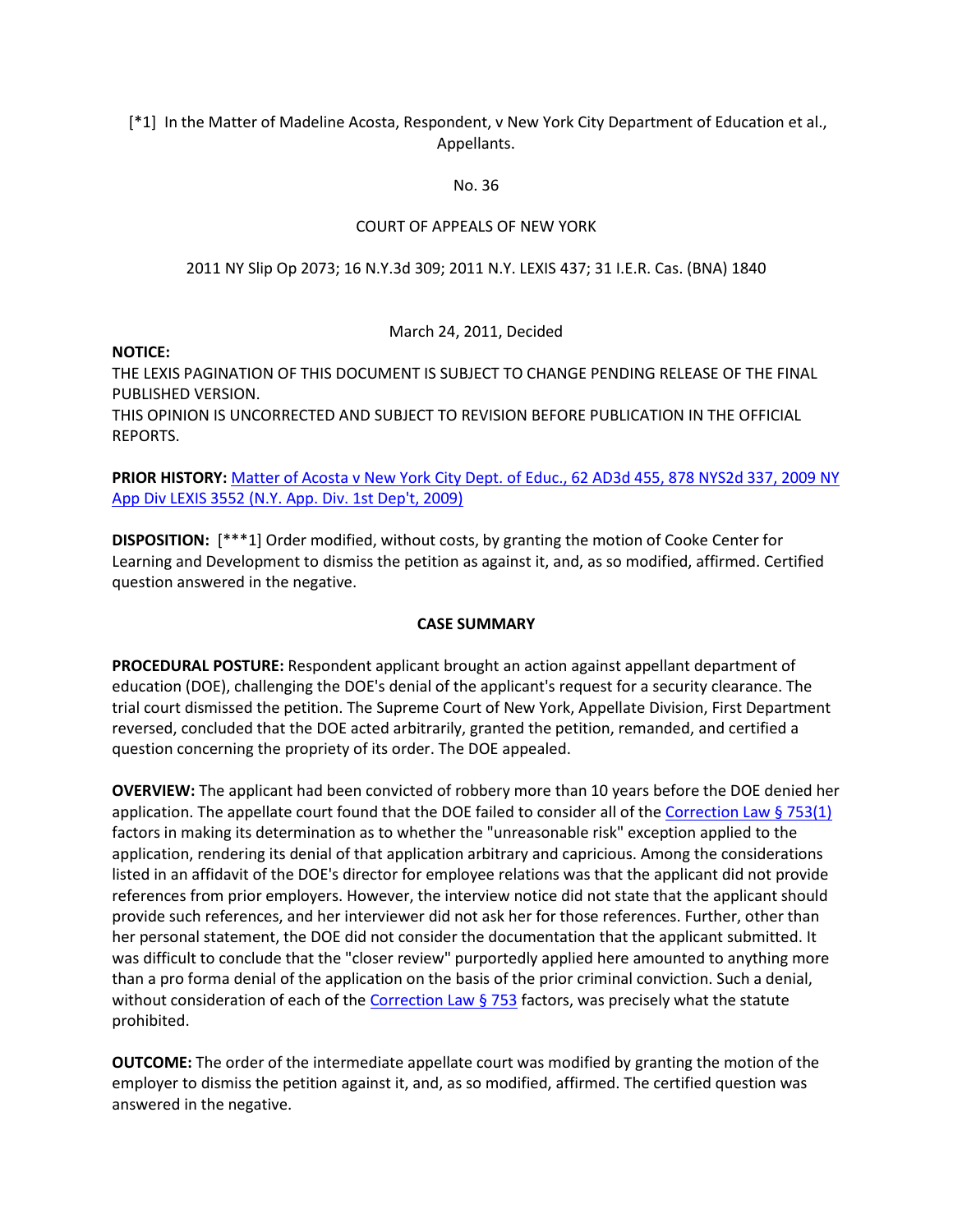**CORE TERMS:** unreasonable risk, petitioner's application, license, security clearance, convicted, criminal offenses, Correction Law, private employer, criminal conviction, rehabilitation, interview, acted arbitrarily, general prohibition, direct relationship, documentation, robbery, modified, general rule, general public, public agency, productive, arrested, law firms, investigator, achievement, train, Penal Law, general policy, ability to perform, good conduct

## **LexisNexis® Headnotes** Hide Headnotes

Governments > Local Governments > Employees & Officials Governments > State & Territorial Governments > Employees & Officials Governments > State & Territorial Governments > Licenses Labor & Employment Law > General Overview Labor & Employment Law > Discrimination > General Overview

*[HN1](http://www.lexisnexis.com.ezproxy.strose.edu/lnacui2api/frame.do?reloadEntirePage=true&rand=1306778911597&returnToKey=20_T12065389757&parent=docview&target=results_DocumentContent&tokenKey=rsh-23.896253.9685951656#clsccl1)* As a general matter, it is unlawful in New York for any public or private employer to deny any license or employment application by reason of the individual's having been previously ż. convicted of one or more criminal offenses[. Correction Law § 752;](http://www.lexisnexis.com.ezproxy.strose.edu/lnacui2api/mungo/lexseestat.do?bct=A&risb=21_T12065389755&homeCsi=9096&A=0.08636654962820212&urlEnc=ISO-8859-1&&citeString=N.Y.%20CORRECT.%20LAW%20752&countryCode=USA) [Executive Law § 296\(15\).](http://www.lexisnexis.com.ezproxy.strose.edu/lnacui2api/mungo/lexseestat.do?bct=A&risb=21_T12065389755&homeCsi=9096&A=0.08636654962820212&urlEnc=ISO-8859-1&&citeString=N.Y.%20EXEC.%20LAW%20296&countryCode=USA)

Governments > Local Governments > Employees & Officials Governments > State & Territorial Governments > Employees & Officials Governments > State & Territorial Governments > Licenses Labor & Employment Law > General Overview Labor & Employment Law > Discrimination > General Overview

*[HN2](http://www.lexisnexis.com.ezproxy.strose.edu/lnacui2api/frame.do?reloadEntirePage=true&rand=1306778911597&returnToKey=20_T12065389757&parent=docview&target=results_DocumentContent&tokenKey=rsh-23.896253.9685951656#clsccl2)* The second exception to the general prohibition for any public or private employer to deny any license or employment application by reason of the individual's having been previously ÷. convicted of one or more criminal offenses allows for the adverse treatment of such applications where the issuance or continuation of the license or the granting or continuation of the employment would involve an unreasonable risk to property or to the safety or welfare of specific individuals or the general public. [Correction Law § 752\(2\).](http://www.lexisnexis.com.ezproxy.strose.edu/lnacui2api/mungo/lexseestat.do?bct=A&risb=21_T12065389755&homeCsi=9096&A=0.08636654962820212&urlEnc=ISO-8859-1&&citeString=N.Y.%20CORRECT.%20LAW%20752&countryCode=USA)

Governments > Local Governments > Employees & Officials Governments > State & Territorial Governments > Employees & Officials Governments > State & Territorial Governments > Licenses Labor & Employment Law > General Overview Labor & Employment Law > Discrimination > General Overview

*[HN3](http://www.lexisnexis.com.ezproxy.strose.edu/lnacui2api/frame.do?reloadEntirePage=true&rand=1306778911597&returnToKey=20_T12065389757&parent=docview&target=results_DocumentContent&tokenKey=rsh-23.896253.9685951656#clsccl3)* The "unreasonable risk" analysis under the second exception to the general prohibition for any public or private employer to deny any license or employment application by reason of 太 the individual's having been previously convicted of one or more criminal offenses is a subjective one.

Governments > Local Governments > Employees & Officials Governments > State & Territorial Governments > Employees & Officials Governments > State & Territorial Governments > Licenses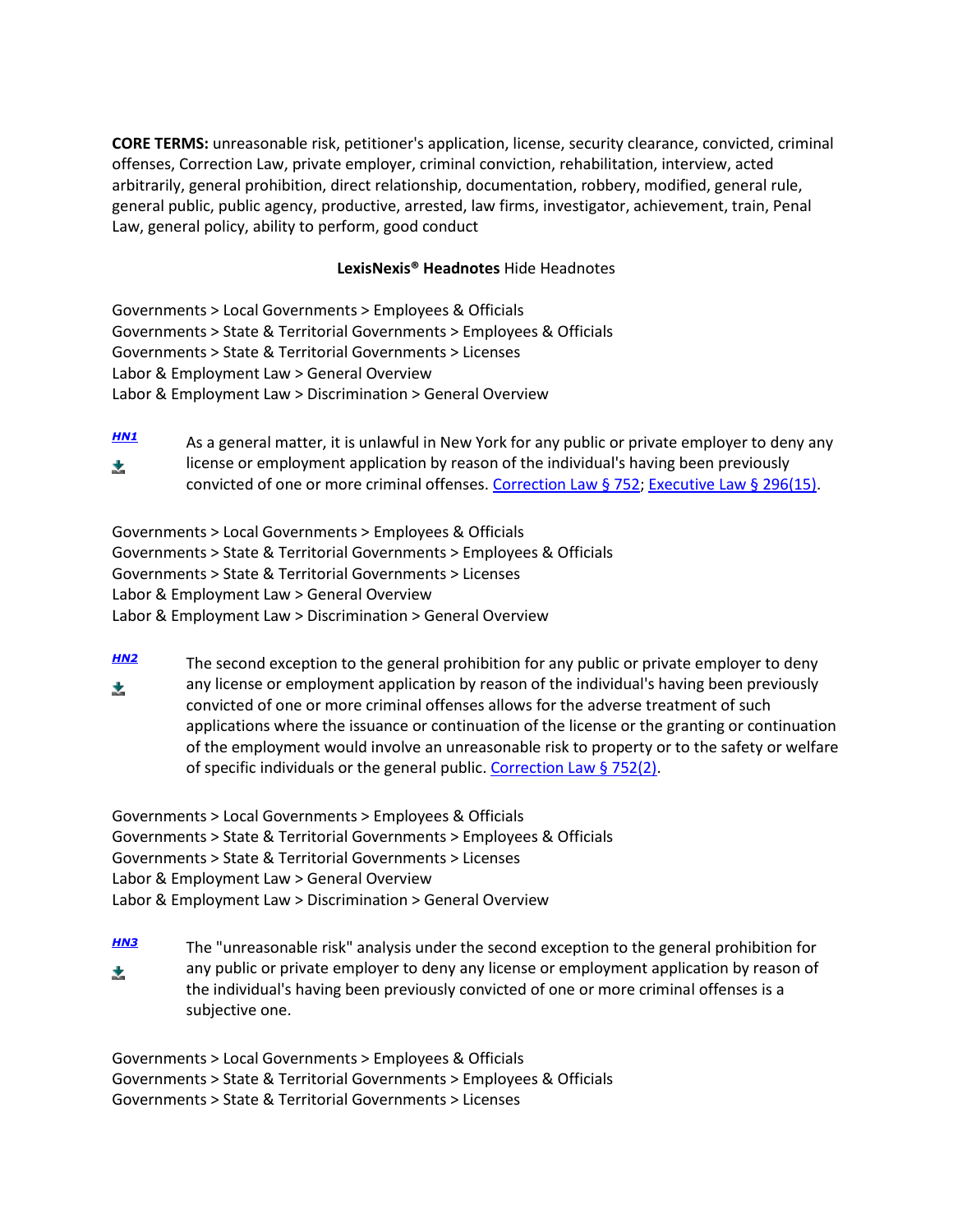Labor & Employment Law > General Overview Labor & Employment Law > Discrimination > General Overview

*[HN4](http://www.lexisnexis.com.ezproxy.strose.edu/lnacui2api/frame.do?reloadEntirePage=true&rand=1306778911597&returnToKey=20_T12065389757&parent=docview&target=results_DocumentContent&tokenKey=rsh-23.896253.9685951656#clsccl4)* [Correction Law § 753\(1\)](http://www.lexisnexis.com.ezproxy.strose.edu/lnacui2api/mungo/lexseestat.do?bct=A&risb=21_T12065389755&homeCsi=9096&A=0.08636654962820212&urlEnc=ISO-8859-1&&citeString=N.Y.%20CORRECT.%20LAW%20753&countryCode=USA) provides that, in making a determination as to whether either the "direct relationship" exception or the "unreasonable risk" exception to the general 太 prohibition for any public or private employer to deny any license or employment application by reason of the individual's having been previously convicted of one or more criminal offenses applies, the public agency or private employer shall consider the following factors, among others: (a) the public policy of this state, as expressed in the act, to encourage the licensure and employment of persons previously convicted of one or more criminal offenses, (b) the specific duties and responsibilities necessarily related to the license or employment sought or held by the person, (c) the bearing, if any, the criminal offense or offenses for which the person was previously convicted will have on his fitness or ability to perform one or more such duties or responsibilities, and (d) the time which has elapsed since the occurrence of the criminal offense or offenses.

Governments > Local Governments > Employees & Officials Governments > State & Territorial Governments > Employees & Officials Governments > State & Territorial Governments > Licenses Labor & Employment Law > General Overview Labor & Employment Law > Discrimination > General Overview

*[HN5](http://www.lexisnexis.com.ezproxy.strose.edu/lnacui2api/frame.do?reloadEntirePage=true&rand=1306778911597&returnToKey=20_T12065389757&parent=docview&target=results_DocumentContent&tokenKey=rsh-23.896253.9685951656#clsccl5)* [Correction Law § 753\(1\)](http://www.lexisnexis.com.ezproxy.strose.edu/lnacui2api/mungo/lexseestat.do?bct=A&risb=21_T12065389755&homeCsi=9096&A=0.08636654962820212&urlEnc=ISO-8859-1&&citeString=N.Y.%20CORRECT.%20LAW%20753&countryCode=USA) provides that, in making a determination as to whether either the "direct relationship" exception or the "unreasonable risk" exception to the general ÷. prohibition for any public or private employer to deny any license or employment application by reason of the individual's having been previously convicted of one or more criminal offenses applies, the public agency or private employer shall consider the following factors, among others: (e) the age of the person at the time of occurrence of the criminal offense or offenses, (f) the seriousness of the offense or offenses, (g) any information produced by the person, or produced on his behalf, in regard to his rehabilitation and good conduct, and (h) the legitimate interest of the public agency or private employer in protecting property, and the safety and welfare of specific individuals or the general public.

Governments > Local Governments > Employees & Officials Governments > State & Territorial Governments > Employees & Officials Governments > State & Territorial Governments > Licenses Labor & Employment Law > General Overview Labor & Employment Law > Discrimination > General Overview

*[HN6](http://www.lexisnexis.com.ezproxy.strose.edu/lnacui2api/frame.do?reloadEntirePage=true&rand=1306778911597&returnToKey=20_T12065389757&parent=docview&target=results_DocumentContent&tokenKey=rsh-23.896253.9685951656#clsccl6)* A failure to take into consideration each of the [Correction Law § 753\(1\)](http://www.lexisnexis.com.ezproxy.strose.edu/lnacui2api/mungo/lexseestat.do?bct=A&risb=21_T12065389755&homeCsi=9096&A=0.08636654962820212&urlEnc=ISO-8859-1&&citeString=N.Y.%20CORRECT.%20LAW%20753&countryCode=USA) factors results in a failure to comply with the Correction Law's mandatory directive. 太

Administrative Law > Judicial Review > Standards of Review > General Overview Labor & Employment Law > General Overview Labor & Employment Law > Discrimination > General Overview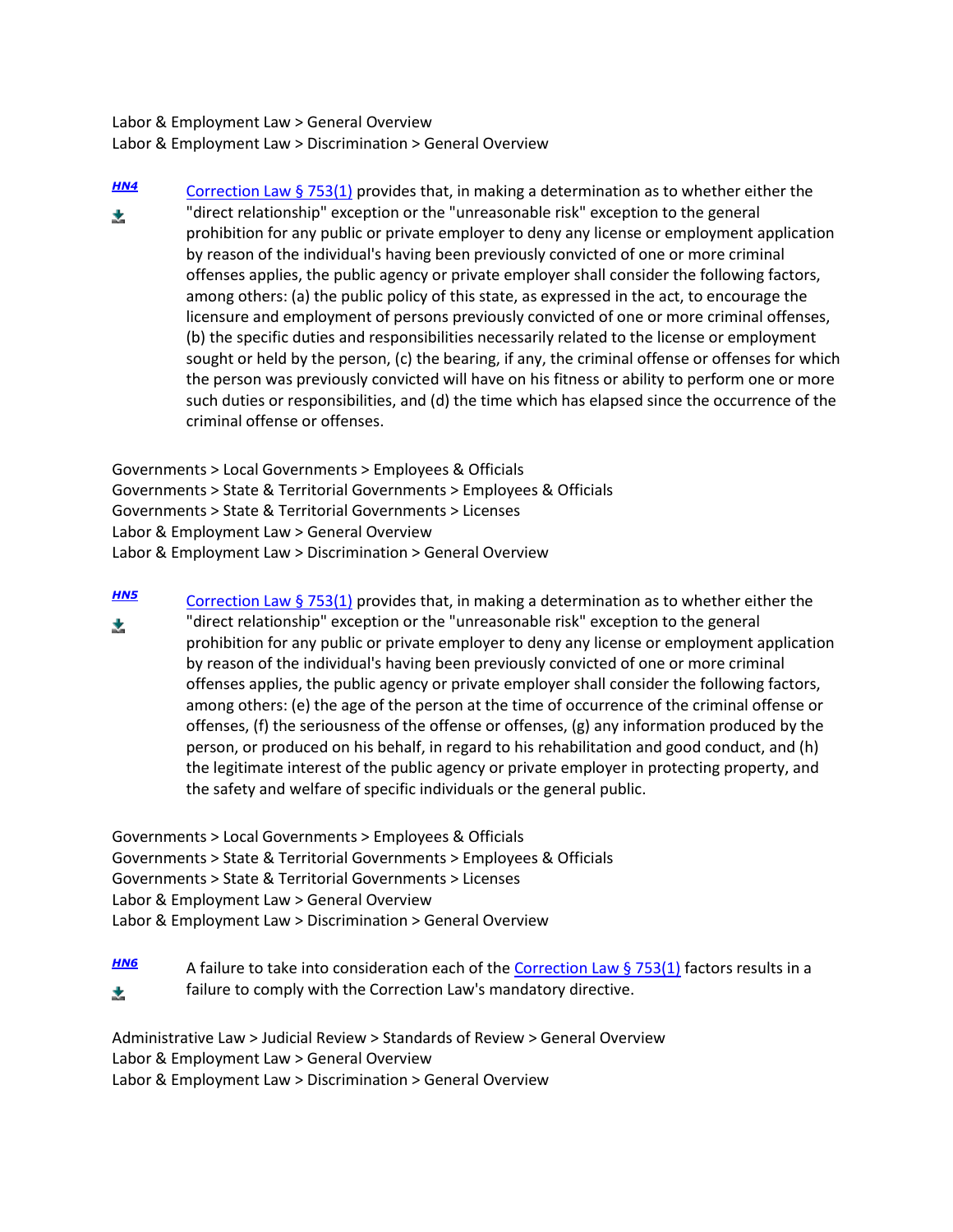**[HN7](http://www.lexisnexis.com.ezproxy.strose.edu/lnacui2api/frame.do?reloadEntirePage=true&rand=1306778911597&returnToKey=20_T12065389757&parent=docview&target=results_DocumentContent&tokenKey=rsh-23.896253.9685951656#clsccl7)** It is, of course, improper for courts to engage in essentially a re-weighing of the Correction [Law § 753](http://www.lexisnexis.com.ezproxy.strose.edu/lnacui2api/mungo/lexseestat.do?bct=A&risb=21_T12065389755&homeCsi=9096&A=0.08636654962820212&urlEnc=ISO-8859-1&&citeString=N.Y.%20CORRECT.%20LAW%20753&countryCode=USA) factors. 丈

Education Law > Faculty & Staff > General Overview Labor & Employment Law > General Overview Labor & Employment Law > Discrimination > General Overview

*[HN8](http://www.lexisnexis.com.ezproxy.strose.edu/lnacui2api/frame.do?reloadEntirePage=true&rand=1306778911597&returnToKey=20_T12065389757&parent=docview&target=results_DocumentContent&tokenKey=rsh-23.896253.9685951656#clsccl8)* The Correction Law requires the New York Department of Education to "consider" any information produced by the person, or produced on his or her behalf, in regard to his or her 丈 rehabilitation and good conduct in determining whether the "unreasonable risk" exception applies to an application. [Correction Law § 753\(1\)\(g\).](http://www.lexisnexis.com.ezproxy.strose.edu/lnacui2api/mungo/lexseestat.do?bct=A&risb=21_T12065389755&homeCsi=9096&A=0.08636654962820212&urlEnc=ISO-8859-1&&citeString=N.Y.%20CORRECT.%20LAW%20753&countryCode=USA)

**COUNSEL:** Matthew J. Minero, for appellant Cooke Center for Learning Development.

Jane Gordon, for appellants New York City Department of Education, Klein and Becker.

Carolyn E. Coffey, for respondent.

Community Service Society et al.; New York City Bar Association; Senator Bill Perkins; Neil D. Breslin et al., amici curiae.

**JUDGES:** Opinion by Chief Judge Lippman. Judges Ciparick, Graffeo, Pigott and Jones concur. Judge Smith dissents and votes to reverse in an opinion in which Judge Read concurs.

## **OPINION BY:** LIPPMAN

#### **OPINION**

#### [\*\*314] LIPPMAN, Chief Judge:

We conclude that the New York City Department of Education (DOE) failed to comply with the requirements of the Correction Law and thus acted arbitrarily in denying petitioner's application for security clearance.

[\*2] I.

# *[HN1](http://www.lexisnexis.com.ezproxy.strose.edu/lnacui2api/frame.do?reloadEntirePage=true&rand=1306778911597&returnToKey=20_T12065389757&parent=docview&target=results_DocumentContent&tokenKey=rsh-23.896253.9685951656#clscc1)*

# $\ddot{\bullet}$

As a general matter, it is unlawful in this state for any public or private employer to deny any license or employment application "by reason of the individual's having been previously convicted of one or more criminal offenses" [\(Correction Law § 752;](http://www.lexisnexis.com.ezproxy.strose.edu/lnacui2api/mungo/lexseestat.do?bct=A&risb=21_T12065389755&homeCsi=9096&A=0.08636654962820212&urlEnc=ISO-8859-1&&citeString=N.Y.%20CORRECT.%20LAW%20752&countryCode=USA) see [Executive Law § 296 \[15\]\)](http://www.lexisnexis.com.ezproxy.strose.edu/lnacui2api/mungo/lexseestat.do?bct=A&risb=21_T12065389755&homeCsi=9096&A=0.08636654962820212&urlEnc=ISO-8859-1&&citeString=N.Y.%20EXEC.%20LAW%20296&countryCode=USA). [\*\*\*2] This general bar was enacted to further certain goals that the Legislature has identified as among the "general purposes" of the Penal Law, namely, "the rehabilitation of those convicted" and "the promotion of their successful and productive reentry and reintegration into society" [\(Penal Law § 1.05 \[6\]\)](http://www.lexisnexis.com.ezproxy.strose.edu/lnacui2api/mungo/lexseestat.do?bct=A&risb=21_T12065389755&homeCsi=9096&A=0.08636654962820212&urlEnc=ISO-8859-1&&citeString=N.Y.%20PENAL%20LAW%201.05&countryCode=USA). As Governor Hugh L. Carey's memorandum approving the legislation that codified this general prohibition noted, "the key to reducing crime is a reduction in recidivism," and "[t]he great expense and time involved in successfully prosecuting and incarcerating the criminal offender is largely wasted if upon the individual's return to society his willingness to assume a law-abiding and productive role is frustrated by senseless discrimination" (Governor's Approval [\*\*315] Mem, Bill Jacket L 1976, ch 931, 1976 McKinney's Session Laws of NY, at 2459 ["Providing a former offender a fair opportunity for a job is a matter of basic human fairness, as well as one of the surest ways to reduce crime."]).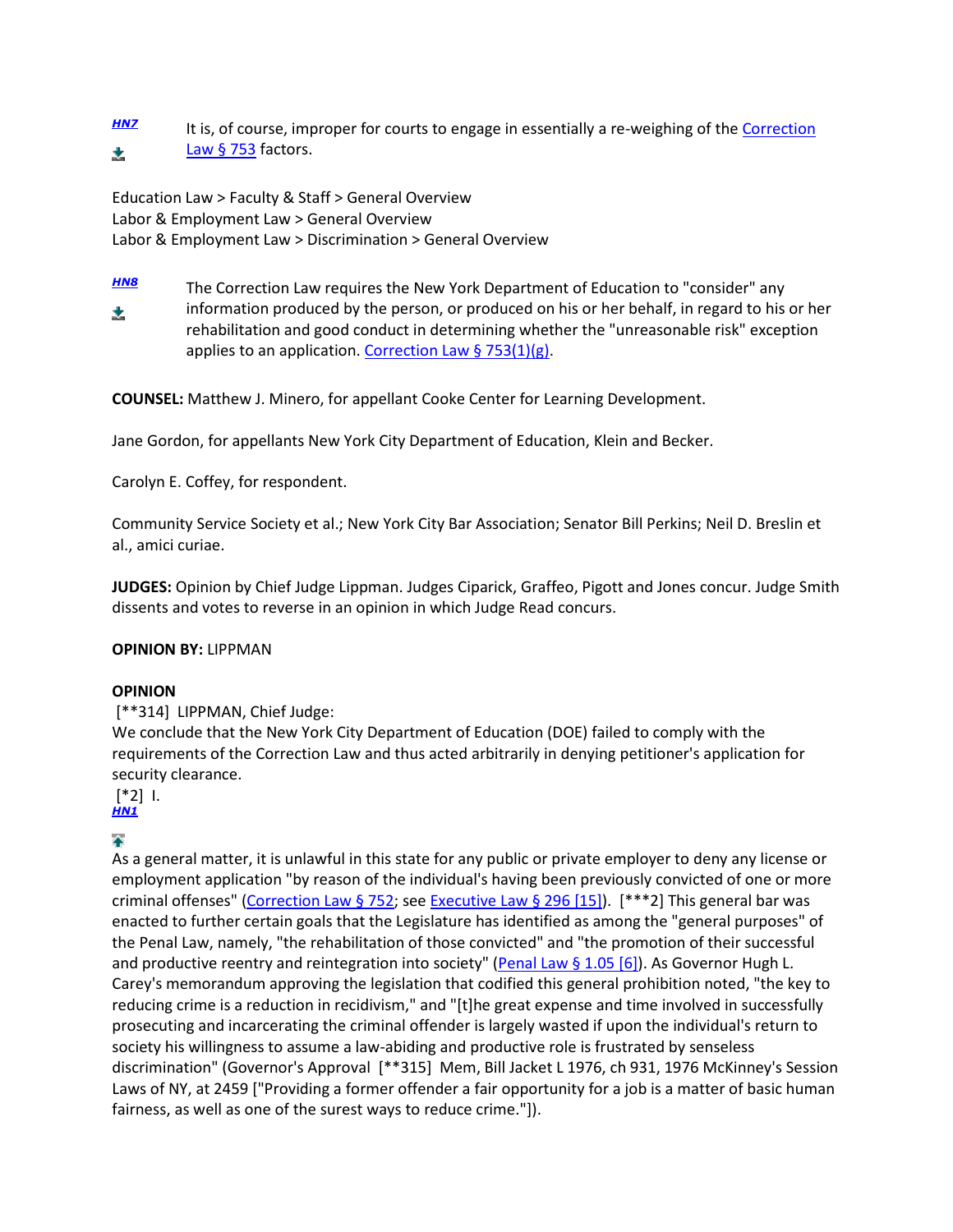There are, however, two significant exceptions to this general prohibition. The first exception arises where "there is a direct relationship between one or more of the previous criminal offenses and the [\*\*\*3] specific license or employment sought or held by the individual" [\(Correction Law § 752 \[1\]\)](http://www.lexisnexis.com.ezproxy.strose.edu/lnacui2api/mungo/lexseestat.do?bct=A&risb=21_T12065389755&homeCsi=9096&A=0.08636654962820212&urlEnc=ISO-8859-1&&citeString=N.Y.%20CORRECT.%20LAW%20752&countryCode=USA). The Legislature has clarified that a "'[d]irect relationship' means that the nature of criminal conduct for which the person was convicted has a direct bearing on his fitness or ability to perform one or more of the duties or responsibilities necessarily related to the license, opportunity, or job in question" [\(Correction Law § 750 \[3\]\)](http://www.lexisnexis.com.ezproxy.strose.edu/lnacui2api/mungo/lexseestat.do?bct=A&risb=21_T12065389755&homeCsi=9096&A=0.08636654962820212&urlEnc=ISO-8859-1&&citeString=N.Y.%20CORRECT.%20LAW%20750&countryCode=USA). This "direct relationship" exception is not at issue on this appeal. It is the Correction Law's second exception to the general rule barring the adverse treatment of an application for a license or employment based on an applicant's prior criminal conviction that concerns us here. *[HN2](http://www.lexisnexis.com.ezproxy.strose.edu/lnacui2api/frame.do?reloadEntirePage=true&rand=1306778911597&returnToKey=20_T12065389757&parent=docview&target=results_DocumentContent&tokenKey=rsh-23.896253.9685951656#clscc2)*

# 全

The second exception allows for the adverse treatment of such applications where "the issuance or continuation of the license or the granting or continuation of the employment would involve an unreasonable risk to property or to the safety or welfare of specific individuals or the general public" [\(Correction Law § 752 \[2\]\)](http://www.lexisnexis.com.ezproxy.strose.edu/lnacui2api/mungo/lexseestat.do?bct=A&risb=21_T12065389755&homeCsi=9096&A=0.08636654962820212&urlEnc=ISO-8859-1&&citeString=N.Y.%20CORRECT.%20LAW%20752&countryCode=USA). We have previously noted that the Legislature has not provided a statutory definition of the phrase "unreasonable risk" in this context "for the obvious reason [\*\*\*4] that a finding of unreasonable risk depends upon a subjective analysis of a variety of considerations relating to the nature of the license or employment sought and the prior misconduct" [\(Matter of Bonacorsa v Van](http://www.lexisnexis.com.ezproxy.strose.edu/lnacui2api/mungo/lexseestat.do?bct=A&risb=21_T12065389755&homeCsi=9096&A=0.08636654962820212&urlEnc=ISO-8859-1&&citeString=71%20N.Y.2d%20605,%20612&countryCode=USA)  [Lindt, 71 NY2d 605, 612, 523 N.E.2d 806, 528 N.Y.S.2d 519 \[1988\]\).](http://www.lexisnexis.com.ezproxy.strose.edu/lnacui2api/mungo/lexseestat.do?bct=A&risb=21_T12065389755&homeCsi=9096&A=0.08636654962820212&urlEnc=ISO-8859-1&&citeString=71%20N.Y.2d%20605,%20612&countryCode=USA)

Although *[HN3](http://www.lexisnexis.com.ezproxy.strose.edu/lnacui2api/frame.do?reloadEntirePage=true&rand=1306778911597&returnToKey=20_T12065389757&parent=docview&target=results_DocumentContent&tokenKey=rsh-23.896253.9685951656#clscc3)*

# $\blacktriangle$

the "unreasonable risk" analysis under the second exception is a subjective one, *[HN4](http://www.lexisnexis.com.ezproxy.strose.edu/lnacui2api/frame.do?reloadEntirePage=true&rand=1306778911597&returnToKey=20_T12065389757&parent=docview&target=results_DocumentContent&tokenKey=rsh-23.896253.9685951656#clscc4)*

# $\blacktriangle$

[section 753 \(1\) of the Correction Law](http://www.lexisnexis.com.ezproxy.strose.edu/lnacui2api/mungo/lexseestat.do?bct=A&risb=21_T12065389755&homeCsi=9096&A=0.08636654962820212&urlEnc=ISO-8859-1&&citeString=N.Y.%20CORRECT.%20LAW%20753&countryCode=USA) provides that, "[i]n making a [\*3] determination" as to whether either the "direct relationship" exception or the "unreasonable risk" exception applies, "the public agency or private employer shall consider" the following eight factors:

"(a) The public policy of this state, as expressed in this act, to encourage the licensure and employment of persons previously convicted of one or more criminal offenses.

[\*\*316] "(b) The specific duties and responsibilities necessarily related to the license or employment sought or held by the person.

"(c) The bearing, if any, the criminal offense or offenses for which the person was previously convicted will have on his fitness or ability to perform one or more such duties or responsibilities.

"(d) The time which has elapsed since the occurrence of the criminal offense or offenses. *[HN5](http://www.lexisnexis.com.ezproxy.strose.edu/lnacui2api/frame.do?reloadEntirePage=true&rand=1306778911597&returnToKey=20_T12065389757&parent=docview&target=results_DocumentContent&tokenKey=rsh-23.896253.9685951656#clscc5)*

# $\ddot{\bullet}$

"(e) The age of [\*\*\*5] the person at the time of occurrence of the criminal offense or offenses.

"(f) The seriousness of the offense or offenses.

"(g) Any information produced by the person, or produced on his behalf, in regard to his rehabilitation and good conduct.

"(h) The legitimate interest of the public agency or private employer in protecting property, and the safety and welfare of specific individuals or the general public." *[HN6](http://www.lexisnexis.com.ezproxy.strose.edu/lnacui2api/frame.do?reloadEntirePage=true&rand=1306778911597&returnToKey=20_T12065389757&parent=docview&target=results_DocumentContent&tokenKey=rsh-23.896253.9685951656#clscc6)*

✦

A failure to take into consideration each of these factors results in a failure to comply with the Correction Law's mandatory directive (see [Matter of Arrocha v Board of Educ. of City of N.Y., 93 NY2d](http://www.lexisnexis.com.ezproxy.strose.edu/lnacui2api/mungo/lexseestat.do?bct=A&risb=21_T12065389755&homeCsi=9096&A=0.08636654962820212&urlEnc=ISO-8859-1&&citeString=93%20N.Y.2d%20361,%20364&countryCode=USA)  [361, 364, 712 N.E.2d 669, 690 N.Y.S.2d](http://www.lexisnexis.com.ezproxy.strose.edu/lnacui2api/mungo/lexseestat.do?bct=A&risb=21_T12065389755&homeCsi=9096&A=0.08636654962820212&urlEnc=ISO-8859-1&&citeString=93%20N.Y.2d%20361,%20364&countryCode=USA) 503 [1999] ["the Board must consider" th[e Correction Law § 753](http://www.lexisnexis.com.ezproxy.strose.edu/lnacui2api/mungo/lexseestat.do?bct=A&risb=21_T12065389755&homeCsi=9096&A=0.08636654962820212&urlEnc=ISO-8859-1&&citeString=N.Y.%20CORRECT.%20LAW%20753&countryCode=USA)  [\[1\]](http://www.lexisnexis.com.ezproxy.strose.edu/lnacui2api/mungo/lexseestat.do?bct=A&risb=21_T12065389755&homeCsi=9096&A=0.08636654962820212&urlEnc=ISO-8859-1&&citeString=N.Y.%20CORRECT.%20LAW%20753&countryCode=USA) factors (emphasis added)]). II.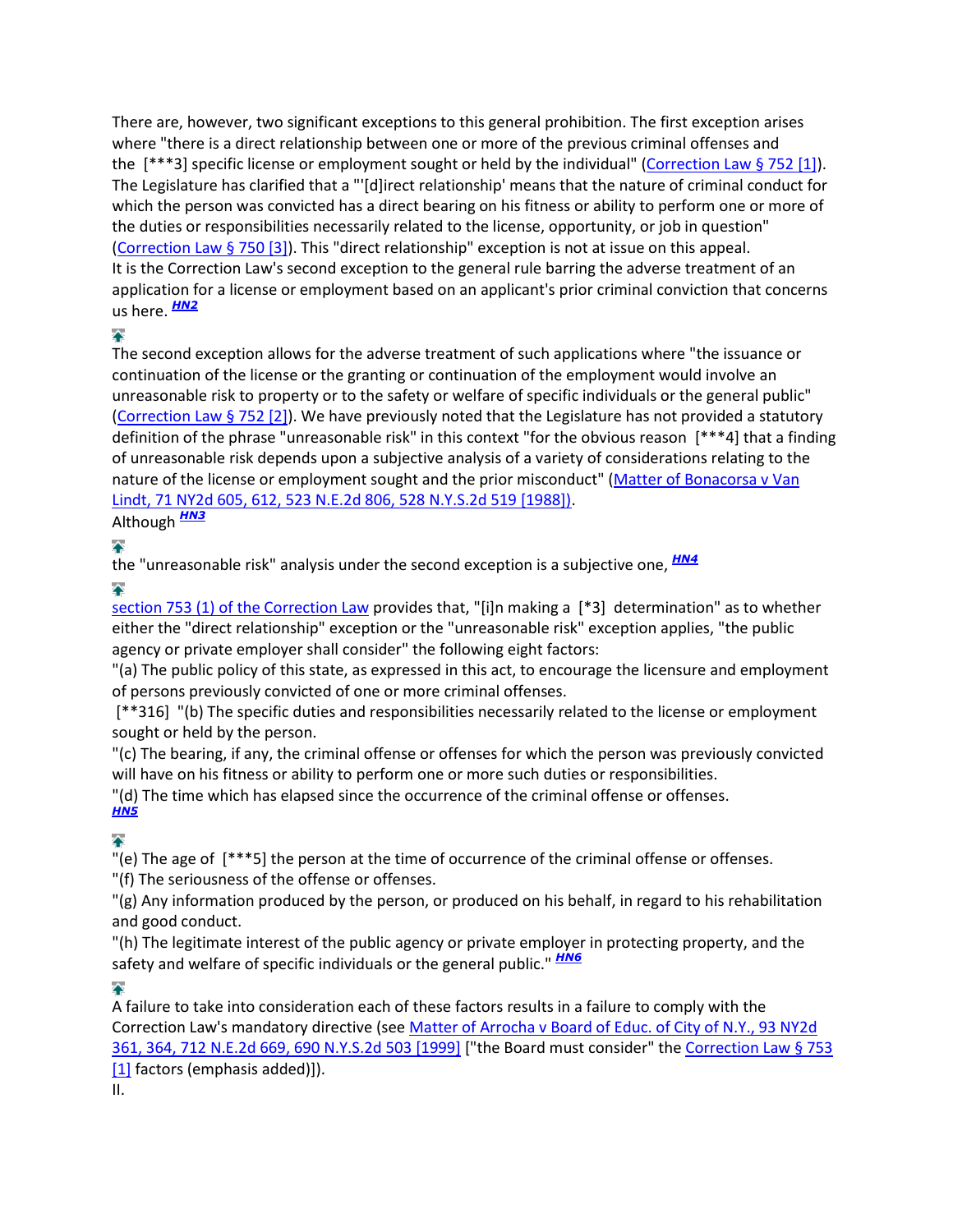When petitioner was seventeen years old, she was convicted of the serious crime of first degree robbery. After serving over three years in prison she was granted parole in December 1996. The record reflects that, since then, she has become a productive and law-abiding member of society. She earned a bachelor's degree in 2001 from The City University of New York (CUNY), and, while working and attending classes at CUNY, volunteered with an organization that provides assistance to inmates [\*\*\*6] in developing skills that will help them reintegrate into society upon being released. After earning her college degree, in addition to [\*4] starting a family, she worked in positions of responsibility at two law firms.

Desiring employment that would allow her to spend more time with her family, in 2006 petitioner left her law firm position and took a part-time position at the Cooke Center for [\*\*317] Learning and Development (the Cooke Center). The Cooke Center is a not-for-profit private corporation that provides, among other things, pre-school special education services in New York City through a contract with the DOE. The record reflects that petitioner worked four days per week and was engaged primarily in clerical activities with no responsibility for providing any instruction to the Cooke Center's pre-school students.

In August 2006, three months after she started working for the Cooke Center, petitioner's supervisor asked her to be fingerprinted for DOE security clearance purposes (she had previously disclosed her 1993 conviction to the Cooke Center). The DOE subsequently notified petitioner that, in light of her prior criminal conviction, she would be interviewed at the DOE's offices on [\*\*\*7] September 28, 2006. At the bottom of the notice petitioner received, in underlined and bold typeface, she was advised that she could "submit a written personal statement explaining the events and circumstances surrounding your conviction(s) record," and, "[i]n addition, you may also submit the following: current employment verification (on company letterhead) verifying title/dates of service, references from friends/neighbors/church and any achievements you have made either before or after your conviction(s)."

At the interview with the DOE's investigator, petitioner provided the DOE with two letters of reference from the Cooke Center. She also provided a number of other documents evidencing her education, rehabilitation and volunteer work over the thirteen years since her conviction, including her diploma, various certificates of achievement, and various letters of appreciation. Of particular relevance on this appeal, one of the letters of reference from the Cooke Center specified that petitioner was hired, in part, on the basis of "her model references from past employers and colleagues."

At the September 28, 2006 interview, petitioner was advised that three people at the DOE would [\*\*\*8] be reviewing her file, but the investigator she was meeting with that day would be the only one meeting with her in person. He stated that the two other reviewers "do not have time to review the stack of documents" petitioner submitted because "they have numerous other files to look at"; thus, he suggested she revise her "personal statement to include more information summarizing the documents" she submitted "since they will not be looking at all the documents," only her personal statement. The interviewer asked no questions concerning the details [\*\*318] surrounding her conviction, no questions concerning her former employment at the two law firms, and no questions concerning her job duties at the Cooke Center. Petitioner states that "[t]he whole interview lasted no more than five minutes." The record contains an affidavit from [\*5] the investigator who interviewed petitioner, but the only aspect of her description of the interview that he specifically challenges is its length, estimating, in part on the basis of the relevant sign-in sheet, that he met with petitioner for approximately thirty minutes.

By letter dated October 12, 2006, the DOE notified petitioner that her application was denied. [\*\*\*9] The DOE's letter acknowledged that New York law generally prohibits the denial of employment on the basis of prior criminal convictions, but then referenced the "unreasonable risk" exception to that general prohibition. The letter explained that petitioner's "application is denied due to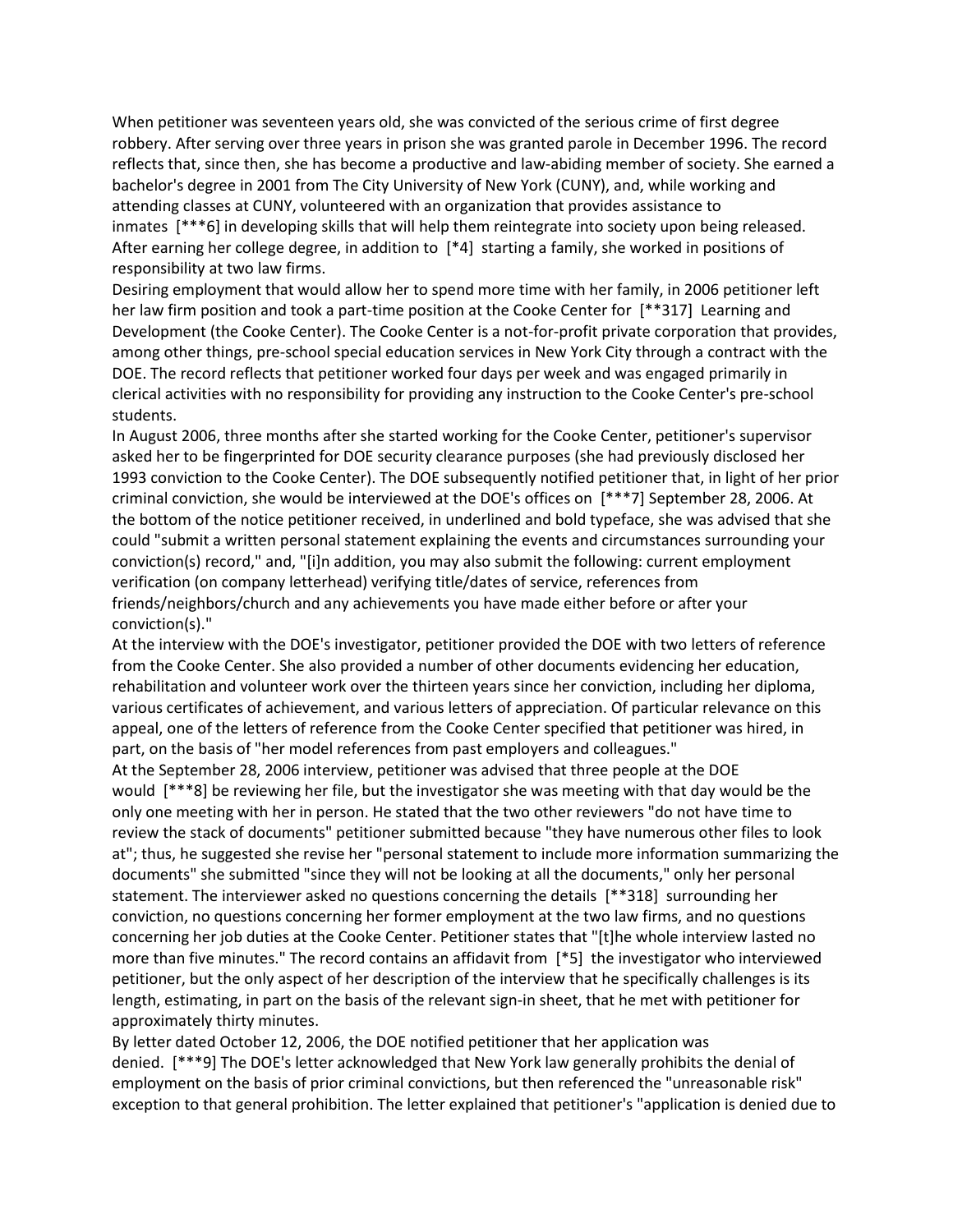the serious nature of your convictions" because, "[i]n light of these convictions, granting employment will pose an unreasonable risk to the safety and welfare of the school community." The Cooke Center subsequently terminated petitioner's employment because, as petitioner acknowledges on this appeal, the Cooke Center's contractual relationship with the DOE necessitated her termination in the event the DOE denied her application for security clearance.

This petition against the DOE and the Cooke Center, among others, followed. Supreme Court dismissed the petition. The Appellate Division, with two Justices dissenting, reversed, concluded that the DOE acted arbitrarily in denying petitioner's application, granted the petition and remanded the matter to Supreme Court to fashion an appropriate remedy [\(62 AD3d 455, 878 N.Y.S.2d 337 \[1st Dept 2009\]\).](http://www.lexisnexis.com.ezproxy.strose.edu/lnacui2api/mungo/lexseestat.do?bct=A&risb=21_T12065389755&homeCsi=9096&A=0.08636654962820212&urlEnc=ISO-8859-1&&citeString=62%20A.D.3d%20455&countryCode=USA) The Appellate Division subsequently certified a question to this Court concerning [\*\*\*10] the propriety of its order. We agree with the Appellate Division that the DOE acted arbitrarily in this matter. III.

# *[HN7](http://www.lexisnexis.com.ezproxy.strose.edu/lnacui2api/frame.do?reloadEntirePage=true&rand=1306778911597&returnToKey=20_T12065389757&parent=docview&target=results_DocumentContent&tokenKey=rsh-23.896253.9685951656#clscc7)*

# ¥

It is, of course, improper for courts to "engag[e] in essentially a re-weighing" of the [Correction Law § 753](http://www.lexisnexis.com.ezproxy.strose.edu/lnacui2api/mungo/lexseestat.do?bct=A&risb=21_T12065389755&homeCsi=9096&A=0.08636654962820212&urlEnc=ISO-8859-1&&citeString=N.Y.%20CORRECT.%20LAW%20753&countryCode=USA) factors [\(Arrocha, 93 NY2d at 367\)](http://www.lexisnexis.com.ezproxy.strose.edu/lnacui2api/mungo/lexseestat.do?bct=A&risb=21_T12065389755&homeCsi=9096&A=0.08636654962820212&urlEnc=ISO-8859-1&&citeString=93%20N.Y.2d%20361,%20367&countryCode=USA), but, on this record, it is plain that the DOE failed to consider all of the factors in making its determination as to whether the "unreasonable risk" exception applied to petitioner's application, rendering its denial of that application arbitrary and capricious. We first note that this conclusion is not mandated by the fact that the DOE did not state with specificity its detailed analysis [\*\*319] with respect to each of the eight factors in its denial letter to petitioner, as it was not required to do so in the letter notifying her of its decision (but see [Correction Law § 754](http://www.lexisnexis.com.ezproxy.strose.edu/lnacui2api/mungo/lexseestat.do?bct=A&risb=21_T12065389755&homeCsi=9096&A=0.08636654962820212&urlEnc=ISO-8859-1&&citeString=N.Y.%20CORRECT.%20LAW%20754&countryCode=USA) [providing that, if requested, a public agency or private employer that denies a person's application for a license or employment on the basis of that person's prior criminal conviction "shall provide, within thirty days of a request, a written statement setting forth the reasons for such denial"]). Nor does the DOE's apparent inability to point to any contemporaneously [\*\*\*11] created record that demonstrates that it considered each of the eight factors in reviewing petitioner's application necessarily require a finding that the DOE acted arbitrarily, [\*6] though, of course, such documentation, if it existed, might tend to show that the DOE had fulfilled its obligation under the Correction Law.

Rather, on this record, the DOE's own statements demonstrate that it failed to comply with the statute and acted in an arbitrary manner. An affidavit from the DOE's Director for Employee Relations for the Division of Human Resources, prepared by the DOE in connection with this proceeding, provides "considerations and observations" relevant to the DOE's decision to deny petitioner's application. Among the considerations listed in this affidavit is that petitioner "did not provide references from any previous employers." However, the interview notice petitioner received from the DOE did not state that she should provide references from previous employers, and her interviewer did not ask her to provide those references. Moreover, one of the Cooke Center references that she did provide to the DOE mentioned the "model references from past employers" that the Cooke Center had [\*\*\*12] reviewed and relied upon in hiring her. Thus, had the DOE reviewed this reference letter, it would have known that the letters from past employers it now says were missing were not only available but were highly favorable to petitioner.

This illuminates a larger, more serious issue regarding the DOE's consideration of petitioner's application. *[HN8](http://www.lexisnexis.com.ezproxy.strose.edu/lnacui2api/frame.do?reloadEntirePage=true&rand=1306778911597&returnToKey=20_T12065389757&parent=docview&target=results_DocumentContent&tokenKey=rsh-23.896253.9685951656#clscc8)*

# $\blacktriangle$

The Correction Law requires the DOE to "consider" "[a]ny information produced by the person, or produced on his [or her] behalf, in regard to his [or her] rehabilitation and good conduct" in determining whether the "unreasonable risk" exception applies to an application [\(Correction Law § 753 \[1\] \[g\]\)](http://www.lexisnexis.com.ezproxy.strose.edu/lnacui2api/mungo/lexseestat.do?bct=A&risb=21_T12065389755&homeCsi=9096&A=0.08636654962820212&urlEnc=ISO-8859-1&&citeString=N.Y.%20CORRECT.%20LAW%20753&countryCode=USA). Yet, on this record, it is plain that, other than her personal statement, the DOE did not consider the documentation that petitioner submitted in support of her application.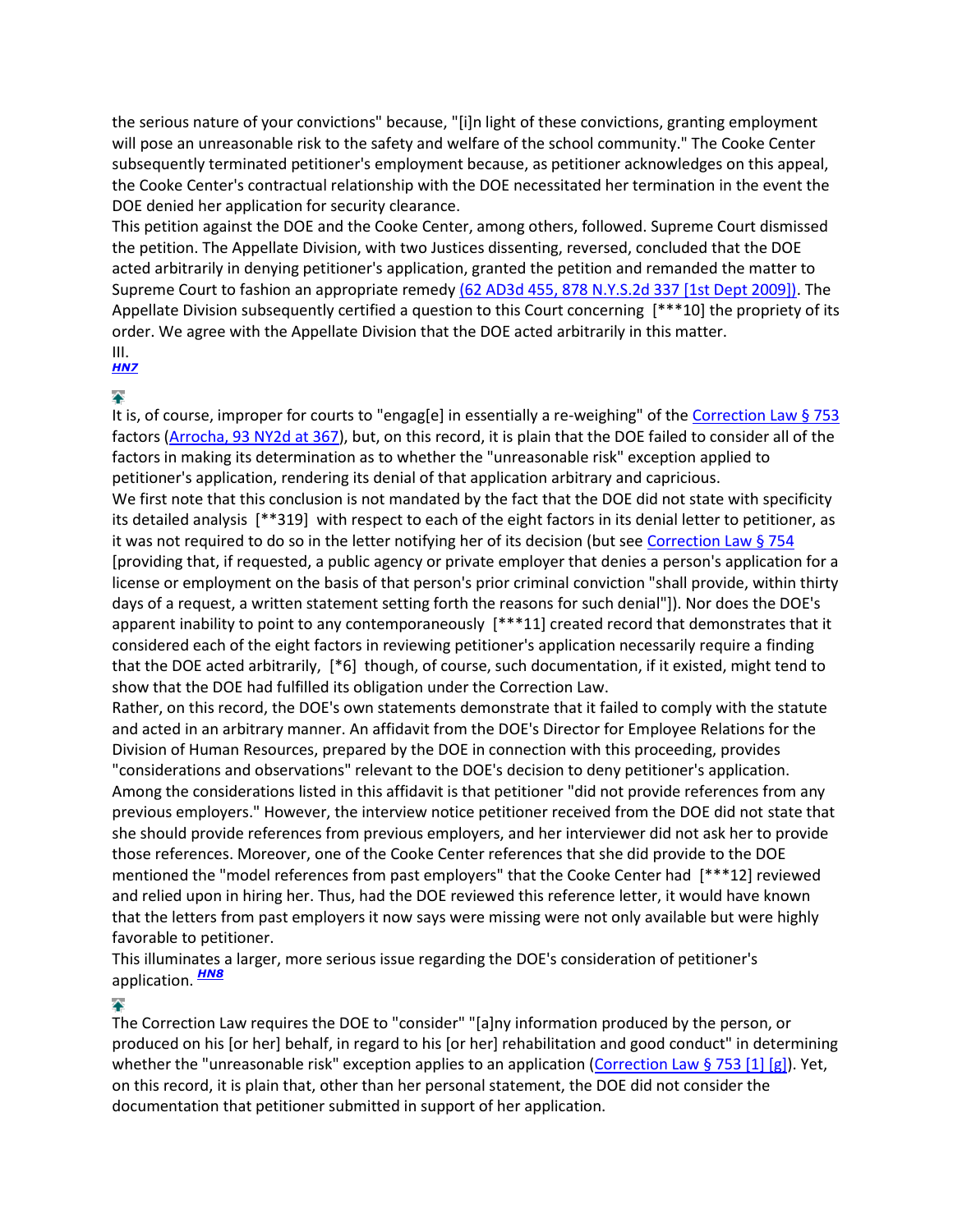[\*\*320] The arbitrary nature of the DOE's action here becomes even more evident given the "general policy" the DOE Director's affidavit states that the DOE follows with respect to first-time applicants. The Director's affidavit notes that this application was petitioner's "first application for security clearance from the DOE," and, as a matter of "general policy, the DOE takes a closer [\*\*\*13] review of first-time applicants with criminal histories who have not worked with children in order to emphasize to the applicant that the DOE takes the safety and welfare of its students very seriously." We have no doubt that the DOE takes the safety and welfare of the entire school community very seriously, and its efforts in that regard are laudable. However, in light of the DOE's failure to comply with the statutorily mandated minimum requirement of reviewing all of the documentation petitioner submitted (see e.g. [Correction Law § 753 \[1\] \[g\]\)](http://www.lexisnexis.com.ezproxy.strose.edu/lnacui2api/mungo/lexseestat.do?bct=A&risb=21_T12065389755&homeCsi=9096&A=0.08636654962820212&urlEnc=ISO-8859-1&&citeString=N.Y.%20CORRECT.%20LAW%20753&countryCode=USA), it is difficult to conclude on this record that the "closer review" purportedly applied here amounted to anything more than a pro forma denial of petitioner's application on the basis of her prior criminal conviction. Such a denial, without consideration of each of the Correction Law  $\S$  [\*7] 753 factors, is precisely what the statute prohibits.

The Legislature has determined that, as a general rule, it is unlawful for a public or private employer to deny an application for a license or employment on the ground that the applicant was previously convicted of a crime. This general prohibition advances the rehabilitation and reintegration goals of [\*\*\*14] the Penal Law. Furthermore, barring discrimination against those who have paid their debt to society and facilitating their efforts to obtain gainful employment benefits the community as a whole. The "direct relationship" exception and the "unreasonable risk" exception to this general rule may be resorted to only upon a consideration of each of the eight factors enumerated in Correction Law § 753 (see [Arrocha, 93 NY2d at 364\).](http://www.lexisnexis.com.ezproxy.strose.edu/lnacui2api/mungo/lexseestat.do?bct=A&risb=21_T12065389755&homeCsi=9096&A=0.08636654962820212&urlEnc=ISO-8859-1&&citeString=93%20N.Y.2d%20361,%20364&countryCode=USA)

### [IV.](http://www.lexisnexis.com.ezproxy.strose.edu/lnacui2api/mungo/lexseestat.do?bct=A&risb=21_T12065389755&homeCsi=9096&A=0.08636654962820212&urlEnc=ISO-8859-1&&citeString=N.Y.%20CORRECT.%20LAW%20753&countryCode=USA)

Finally, we note that petitioner does not dispute that, in light of the Cooke Center's contract with the DOE, the DOE's denial of petitioner's application for security clearance obligated the Cooke Center to terminate her employment. The Cooke Center's motion to dismiss the petition as against it, therefore, should have been granted.

#### [\\*\\*\\*](http://www.lexisnexis.com.ezproxy.strose.edu/lnacui2api/mungo/lexseestat.do?bct=A&risb=21_T12065389755&homeCsi=9096&A=0.08636654962820212&urlEnc=ISO-8859-1&&citeString=N.Y.%20CORRECT.%20LAW%20753&countryCode=USA)

Accordingly, the order of the Appellate Division should be modified, without costs, by granting the motion of Cooke Center [\*\*321] for Learning and Development to dismiss the petition against it, and, as so modified, affirmed. The certified question should be answered in the negative.

## **DISSENT BY:** SMITH

## **DISSENT**

SMITH, J. (dissenting):

It is easy to sympathize with this petitioner, and to be dismayed by the decision of the Department of Education (DOE) to deny [\*\*\*15] her security clearance. From what we know, petitioner's achievement in overcoming her very troubled youth is impressive, and could be inspiring to others. But I would not give in to the temptation to second-guess the DOE, which has the duty to protect not only the public's money and property, but also the children committed to its charge.

The question for the DOE  $-$  not the courts  $-$  to decide was whether granting petitioner a security clearance "would involve an unreasonable risk to property or to the safety or welfare of specific individuals or the general public" [\(Correction Law § 752 \[2\]\)](http://www.lexisnexis.com.ezproxy.strose.edu/lnacui2api/mungo/lexseestat.do?bct=A&risb=21_T12065389755&homeCsi=9096&A=0.08636654962820212&urlEnc=ISO-8859-1&&citeString=N.Y.%20CORRECT.%20LAW%20752&countryCode=USA). Considering the interests at stake, the DOE could reasonably believe that anything more than a very small risk would be "unreasonable," and that there might be more than a very small risk here. In 1993, petitioner was arrested on two separate occasions, and charged with crimes including two first degree robberies involving the use or threatened immediate use of a dangerous instrument (Penal Law  $\S$  160.15 [3]). She pleaded guilty and received a sentence of 4 to 12 years. She was paroled in 1997 and discharged from parole in 2000. These events